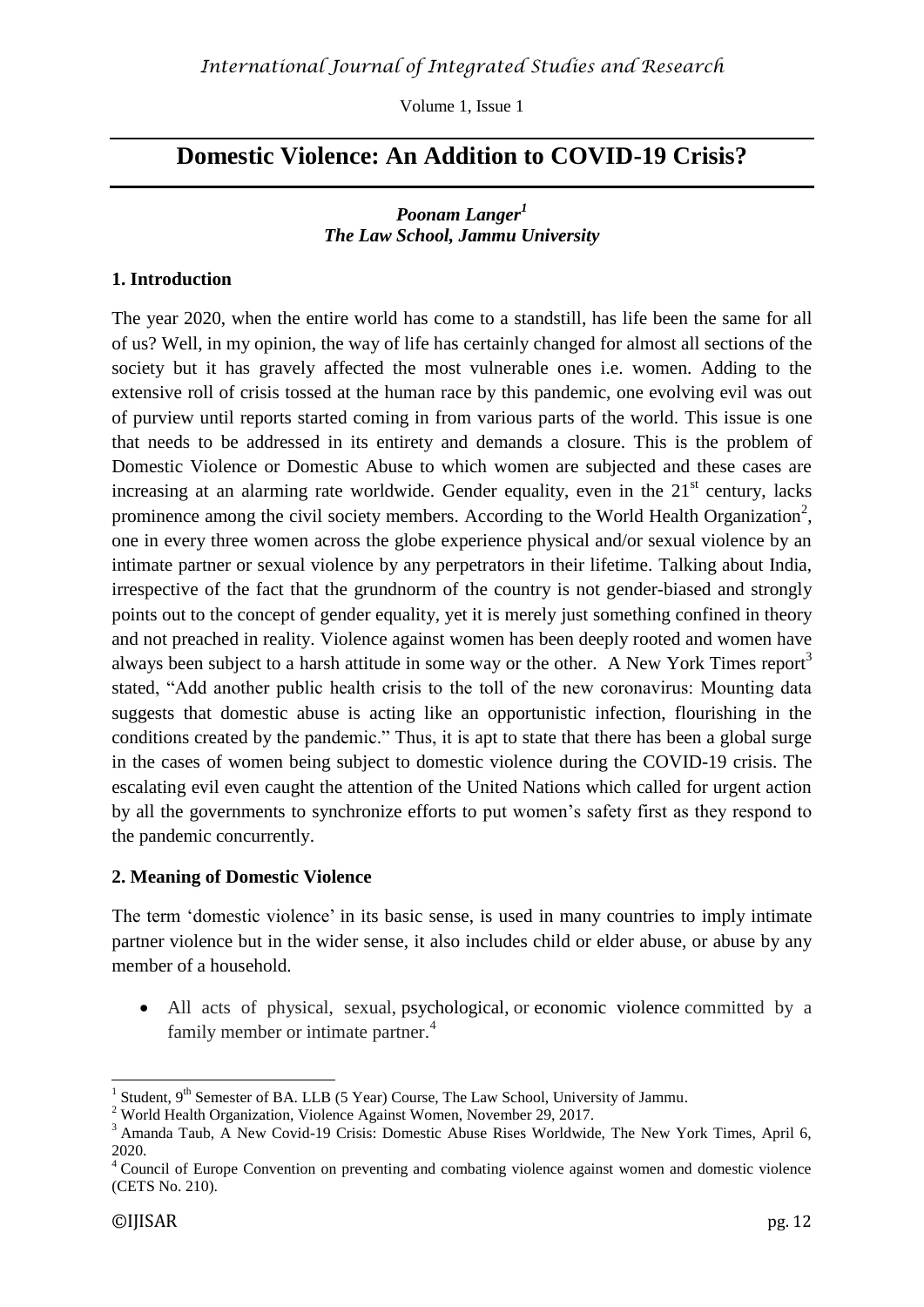# *International Journal of Integrated Studies and Research*

#### Volume 1, Issue 1

- Physical, sexual and psychological violence occurring in the family, including battering, sexual abuse of female children in the household, dowry-related violence, marital rape, female genital mutilation and other traditional practices harmful to women, non-spousal violence and violence related to exploitation.<sup>5</sup>
- Any threat or exercise of physical, psychological, and/or emotional violence; i.e., any type of force against another person with the intent of inflicting harm or exercising power and control over them.

The scope of domestic violence in the present scenario has been extended to include within its wide ambit all facets which relate to physical, economic, or social abuse as well. Thus, it is not merely confined to the boundary walls of physical abuse only as compared to the initial, primitive stages where it is related only to physical abuse.

#### **3. Domestic Violence vis-à-vis COVID-19**

According to sociologist Marianne Hester, "Domestic violence goes up whenever families spend more time together, such as the Christmas and summer vacations." It has been clearly established by numerous reports that countries like China, the United Kingdom, the United States, Tunisia, France, Australia, Brazil, and many others have reported cases of increased domestic violence and intimate partner violence. India, which is iniquitous for being the fourth worst country in gender equality, is no exception as it is not untouched by this vice; rather the cases have seen a distressing spike. Since the outbreak of the pandemic, The National Commission for Women has been constantly receiving complaints of domestic violence and thus, the data established a surge in these cases. As per the commission's data, severe growth in the number of cases was reported when the lockdown was at its peak i.e. between March 23 and April 16 and the cases registered were 587 in number, out of which 239 cases were related to domestic violence<sup>6</sup>. It has been stated by the chairperson of the commission that the actual cases in the country may not be in proportion to those reported as most of the women lack access to means for reporting and are currently locked down with the abuser. The chairperson further believed that since most of the complaints come from women of the lower strata in the society who send their complaints by post, the real figure is likely to be more.

#### **4. Legal Perspective**

Since every evil needs to be countered with an efficient and effective solution, similar is the case of domestic violence. Talking about the safeguards against this menace, in India, there are three legislations to tackle domestic violence which encompass all facades of this evil, namely: The Protection of Women from Domestic Violence Act, The Dowry Prohibition Act and Section 498A of The Indian Penal Code.

 $\overline{a}$ 

 $<sup>5</sup>$  UN Declaration on the Elimination of Violence against Women, 1983.</sup>

<sup>&</sup>lt;sup>6</sup> Scroll Staff, Covid-19 lockdown: Domestic violence cases reported to NCW nearly double in last 25 days, April 17, 2020.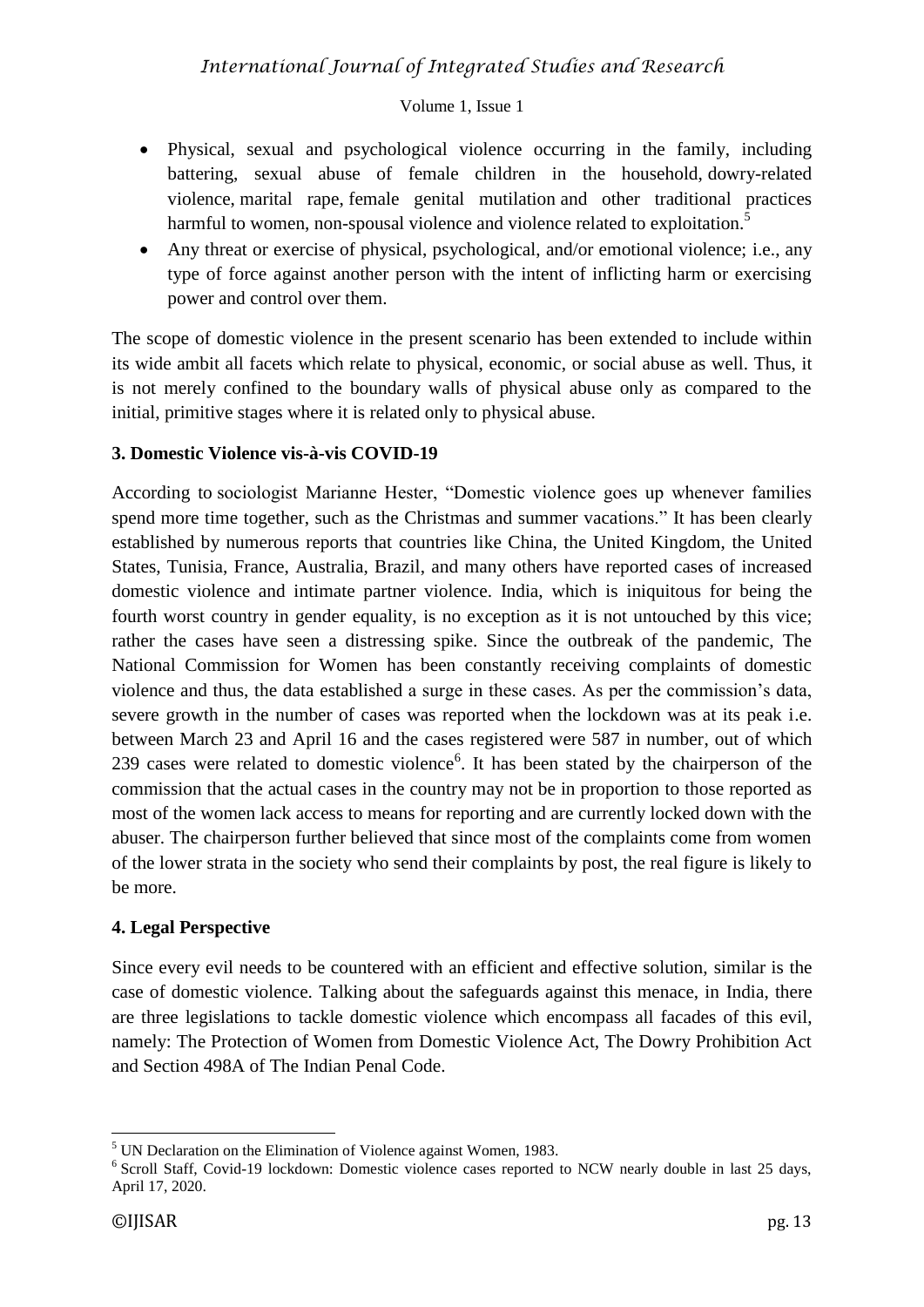#### Volume 1, Issue 1

### **4.1 The Protection of Women from Domestic Violence Act, 2005**

This act has been specifically enacted to protect women who suffer domestic violence of any kind. The act very comprehensively defines Domestic Violence under **Section 3<sup>7</sup>** as any act which:

- (a) harms or injures or endangers the health, safety, life, limb or well-being, whether mental or physical, of the aggrieved person or tends to do so and includes causing physical abuse, sexual abuse, verbal and emotional abuse, and economic abuse; or
- (b) harasses, harms, injures or endangers the aggrieved person with a view to coerce her or any other person related to her to meet any unlawful demand for any dowry or other property or valuable security; or
- (c) has the effect of threatening the aggrieved person or any person related to her by any conduct mentioned in clause (a) or clause (b); or
- (d) otherwise injures or causes harm, whether physical or mental, to the aggrieved person

The above-mentioned definition very extensively implies that the term domestic violence is not merely limited to physical abuse but also includes in its domain all kinds of mental and economic abuses as well. This act provides for monetary relief to the victims of abuse and further establishes alternative remedial measures of counseling etc. This act also provides for other compensatory reliefs as may be deemed fit and proper for the victims.

#### **4.2 Dowry Prohibition Act, 1961**

Dowry deaths are a major concern in India even in the  $21<sup>st</sup>$  century. Dowry demand is not only limited to the money demanded for the purpose of marriage but it may also include money demanded for any other purpose, condition being, that the demand must be in connection with the marriage. The death and violence due to dowry demands constitute domestic violence. Similar to the acts of domestic violence, the acts committed in dowryrelated offences generally incorporates mental, physical, economic violence as well as harassment to punish the victim or to compel her to meet those demands. According to the National Crime Records Bureau reports, on an average, every hour a woman succumbs to dowry deaths in India with the annual figure rising upwards of 7000. The relevant section referring to dowry death as under the act is stated below:

**Dowry** Death – Section 304 B<sup>8</sup>: Where the death of a woman is caused by any burns or bodily injury or occurs otherwise than under normal circumstances within seven years of her marriage, and it is shown that soon before her death she was subjected to cruelty or harassment by her husband or any relative of her husband for, or in connection with, any demand for dowry, such death shall be called "dowry death', and such husband or relative shall be deemed to have caused her death.

1

 $7$  The Protection of Women From Domestic Violence Act, 2005, Sec 3.

<sup>8</sup> Dowry Prohibition Act, 1961, Sec 304-B.